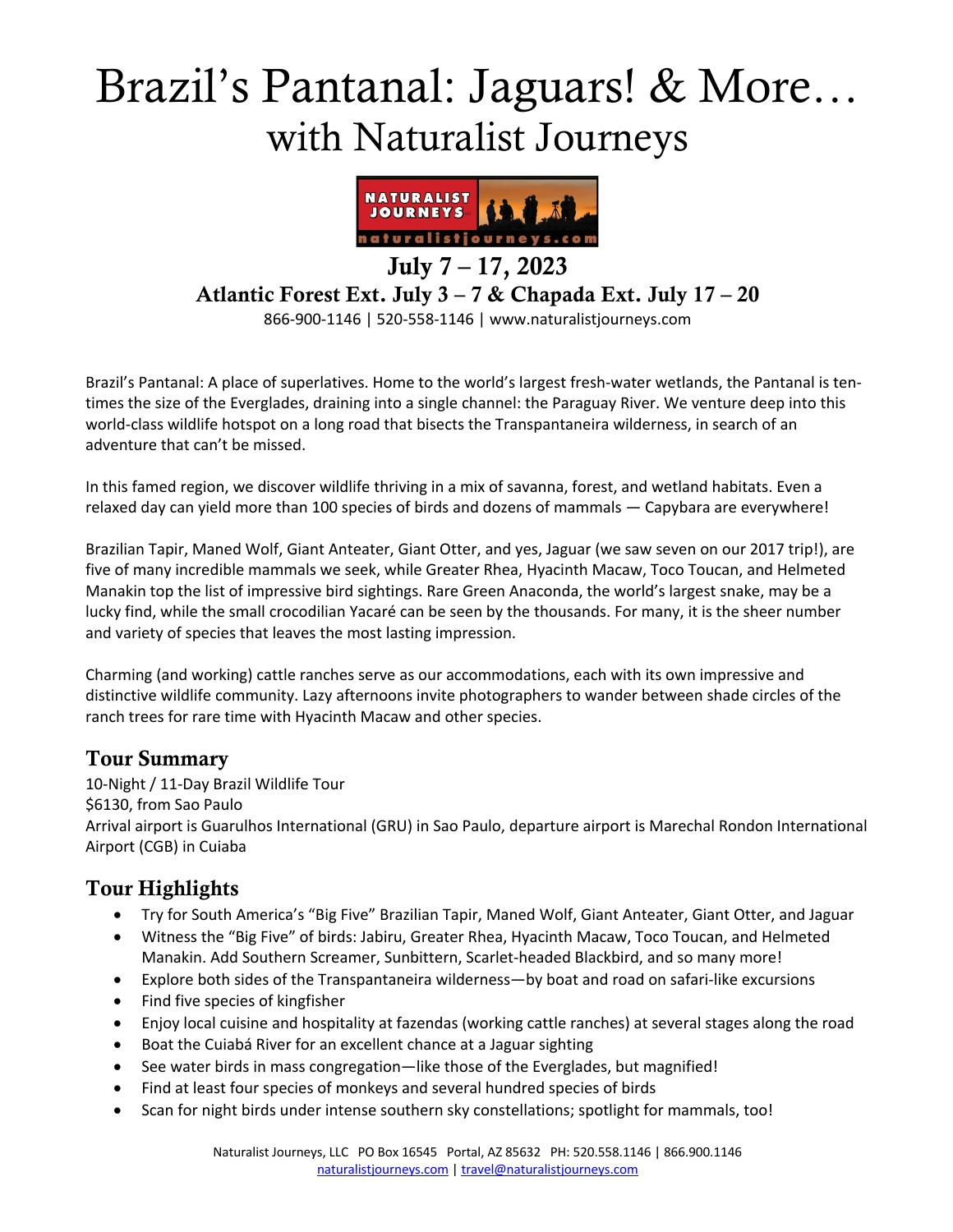• Enjoy optional fishing at two locations (additional cost for local boat and guide)

## Day-to-Day Itinerary

# Fri., July 7 Arrival to São Paulo, Brazil

Arrive today in São Paulo, Brazil, at Guarulhos International Airport (GRU). No activities are planned for today so you can rest up from your travels. Please take the free shuttle to our convenient and comfortable airport hotel. Remember, you have at least 1.5 hours to get luggage and clear immigration and customs; there are comfortable public areas in the hotel where you can relax if you don't want to pay an early room fee.

This evening we enjoy a welcome dinner―a chance to meet your guides and traveling companions, and learn more about our coming adventure. Those on our highly-recommended pre-trip to the Atlantic Forest are returning to join you this evening. We invite you to sample Brazil's national cocktail, the caipirinha, made with cachaça (sugarcane liquor), sugar, and lime. We predict this may be the first of many. *Accommodations at a convenient airport hotel (L,D)* 

\**Note: Most flights from the USA originate July 6 to meet this arrival date.*

# Sat., July 8 Early Flight to Campo Grande Airport | Explore the South Side of the Pantanal

We should arrive to Campo Grande about 9:00 AM and are met by our local guides. We drive by van or mini-bus to our lodge (around four hours drivetime) with stops for mammals and birding on the way there. We are motivated to get there, since this is where we have lunch!

After checking into our rooms, we spend time birding around the lodge until the end of the day, looking for birds like the Chaco Chachalaca, Hyacinth Macaw, Blue-fronted Parrot, Nanday Parakeet, Toco Toucan, Lineated and White Woodpeckers, Narrow-Billed Woodcreeper, Greater Thornbird, Giant Cowbird, Crested Oropendola, Purplish and Plush-crested Jays, Red-crested Cardinal, and many others.

We then gather with friends for dinner and for those that wish, the daily checklist. *Accommodations at Aguapé Lodge or similar (B,L,D)*

## Sun., July 9 & Mon., July 10 Pantanal Safari

Our lodge is an excellent environment for birdwatching, a place where over 300 bird species have been recorded. The lodge is located 195 kilometers from Campo Grande city, which has an international airport, and 60 kilometers from Aquidauana city, which is known as the gateway to the Pantanal. We have two full days to explore from the lodge, plus our pathway coming and going. Optional fishing with local guides and boats can be arranged while you are at this lodge.

Interesting bird species are Southern Screamer, Blaze-winged Parakeet, Gilded Hummingbird, Toco Toucan, Pale-crested and White-fronted Woodpecker, Red-billed Scythebill, Helmeted Manakin, and the Scarlet-headed Blackbird.

After an early breakfast, we embark on a safari drive with good chances to see the Undulated Tinamou, Capped Heron, Jabiru, Savanna Hawk, Rufescent Tiger Heron, Buff-necked and Plumbeous Ibis, Roseate Spoonbill, Hyacinth and Yellow-collared Macaw, Red-billed Scythebill, Orange-backed Troupial, and many others.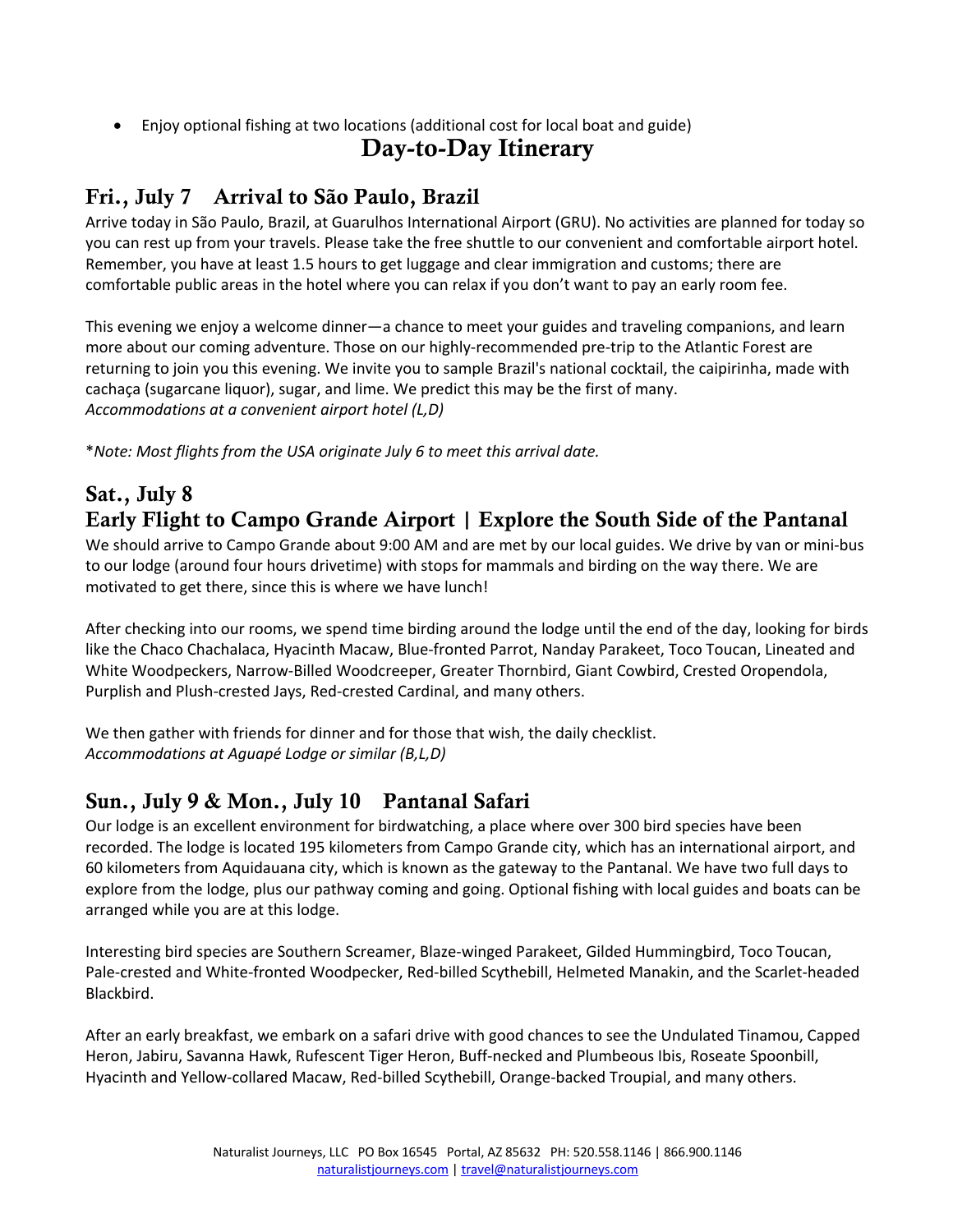After lunch we are back at the lodge and make time to enjoy a siesta in the hot part of the day, and then we make another safari drive until the end of the day, returning in the dark with chances to see mammals like the Crab-eating Fox, South American Coati, Capybara, Marsh Deer, Southern Tamandua, Crab-eating Raccoon, River Otter, and night birds such as Common and Great Potoo, Spectacled and Striped Owl, Pauraque and Scissortailed Nightjar.

We find this area to be the best place to spot Giant Anteater in the whole region and we make the effort to find them, so keep your fingers crossed! We have dinner upon return, and for those that wish again, the checklist. *Accommodations at Aguapé Lodge or similar (B,L,D)*

## Tues., July 11 Birding to Campo Grande

After an early breakfast we take a bird walk for excellent chances to see Great Rufous Woodcreeper, Blazewinged Parakeet, Black-crowned Tityra, Chestnut-eared Aracari, and Ferruginous Pygmy-Owl, and many more.

This morning we also enjoy a motorboat excursion at Aquidauana River. This river is full of life with good chances to see a family of Giant River Otter and special birds like Black-collared Hawk, five species of kingfisher, Rufous-tailed Jacamar, Blue-throated Piping Guan, and many others.

After an early lunch at the lodge we drive back to Campo Grande, check in to the hotel, and then enjoy a short visit to the "nesterar," a place where a nice concentration of macaws and herons nest near the city. *Accommodations at Hotel Mohave or similar (B,L,D)* 

## Wed., July 12 Early Flight: Campo Grande to Cuiaba | Northern Transpantaneira Adventure Begins

After an early domestic flight to Cuiabá we begin the second (northern) half of our Pantanal adventure!

Driving south, we reach the famed Pantanal via a paved road to Poconé. En route we have lunch in a typical churrasqueria, and enjoy simple Brazilian-style cuisine. From here, we travel the dirt Transpantaneira Road, perhaps only rivaled by Tanzania's Serengeti road for spotting wildlife. Along the way to our lodge, we might see Ringed Kingfisher, Red-crested Cardinal, Lesser Yellow-headed Vulture, Toco Toucan, Jabiru, Limpkin, our Capybaras (of course!), Yacaré Caiman, and more.

Our lodge is located just 10km from Poconé. After check in, we can stretch our legs on a short walk. There is a lovely pool if anyone wants to cool off with a swim. *Accommodations at Pousada Piuval or similar (B,L,D)* 

## Thurs., July 13 Birding & Wildlife Spotting on the Transpantaneira | Drive to Porto Jofre | Jaguar Boat Excursion

After some morning wildlife viewing at the ranch, we depart down the Transpantaneira, keeping an eye out for Red Brocket Deer, Marsh Deer, Crab-eating Fox, Greater Rhea, Chestnut-bellied Guan, Bare-faced Curassow, and a mix of wading birds. Bridges are hotspots from which we can view the presence of a huge food supply; Green Kingfisher, Great Egret, Cocoi Heron, both Bare-faced and Green Ibises, and White-lored Spinetail are just a few species we may see.

We pass through scattered palm woodlands, cerrado scrub, and seasonally-flooded grasslands reminiscent of the Everglades. Roadside ponds and canals are filled with waders: Roseate Spoonbill, Plumbeous Ibis, Limpkin,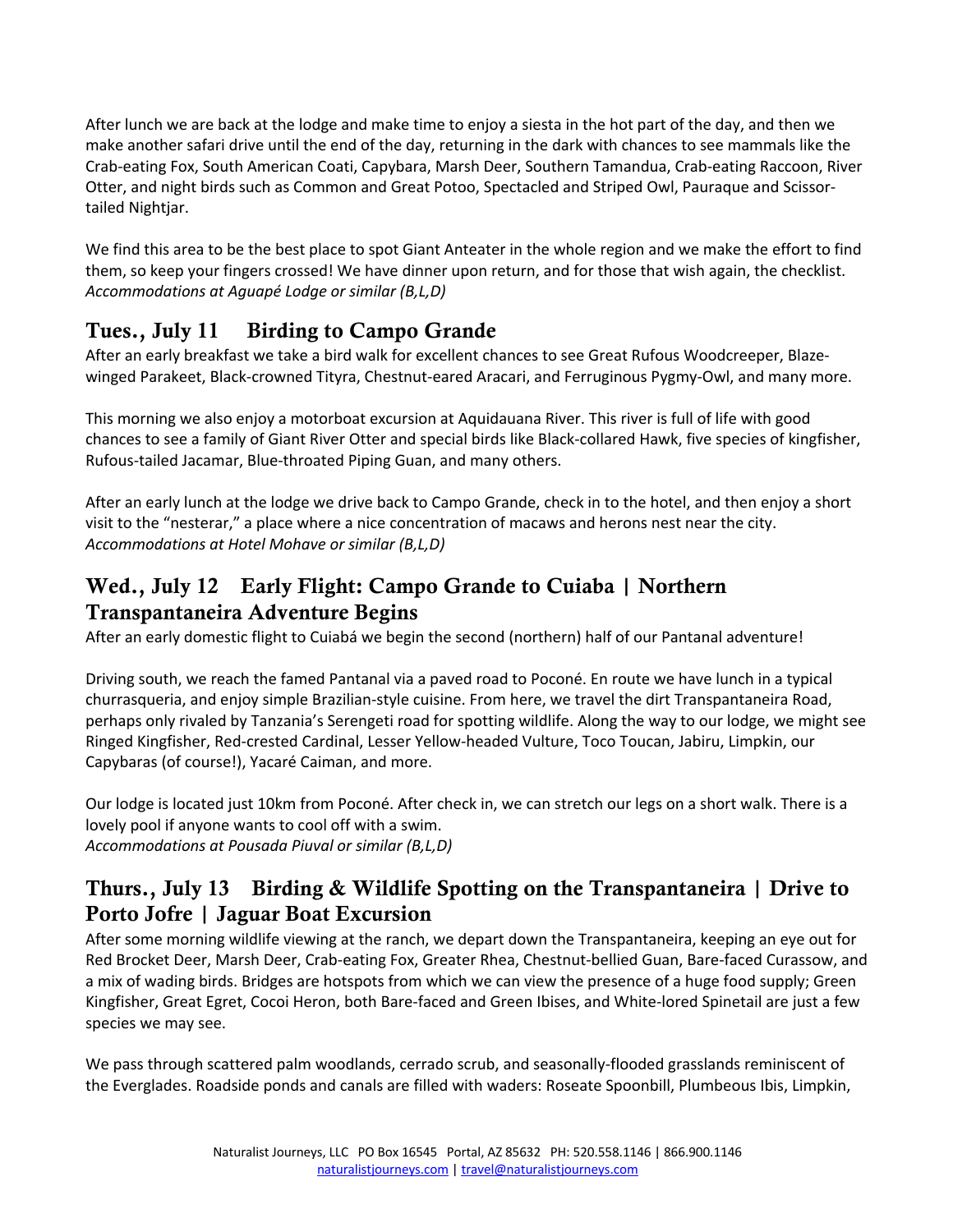cormorants, herons, kingfishers, and their predator, Yacaré Caiman. August water conditions concentrate the fish for foraging waders like Jabiru and Maguari Stork.

At Porto Joffe, the "end of the road," palms attract several resident pairs of Hyacinth Macaw. From this little town on the Cuiabá River, we board a small boat to reach our lodgings—two days on a lovely houseboat. Rooms are air-conditioned, with private bath. This "floating hotel" allows us to stay close to where the wildlife has been spotted; we explore from the houseboat each day on smaller boats.

We check into our boat cabins, have dinner, then have a briefing on safety and wildlife we hope to see. If skies are clear, star viewing is impressive―you can see the Southern Cross! Optional fishing is available while you are on the houseboat portion of the tour.

*Accommodations in private cabins on a floating houseboat hotel! (B,L,D)*

# Fri., July 14 Full Day Looking for Jaguar, Jabiru & More | Jaguar Boat Excursion

Awake on the river to a host of sounds and the sight of macaws and more flying overhead. We use smaller speedboats to spend the day searching for the iconic Jaguar, known for their affinity to water. They are good swimmers, and often lay down along the shore after a swim. Chances are good that we see at least one individual, male or female―perhaps even together!

We lunch on board, take a short siesta (yes, love that AC ...) and try for Jaguar again in the afternoon. Wildlife is plentiful in this remote part of the Pantanal, so once we accomplish the main task (a Jaguar, of course) we have time to admire other species like Giant Otter, Black Skimmer, Pied Plover, Southern Screamer, and Yacaré Caiman. We also visit little streams for skulkers like Pygmy Kingfisher and Sungrebe.

By late afternoon we return to the boat. We celebrate our sightings with caipirinhas before dinner! *Accommodations in private cabins on a floating houseboat hotel! (B,L,D)* 

## Sat., July 15 Wildlife & Birding on the Lower Transpantaneira

After two days immersed in the wildest part of the Pantanal, we return north, retracing our route. We are not in a hurry though, and work some of the areas we previously traveled in more detail.

Perhaps we find a troop of Black-and-Gold Howler Monkey, Chestnut-eared Aracari, Snail Kite, Rusty-backed Antwren, Common Tody Flycatcher, White-browed Blackbird, and others species as we drive to our next lodge. We watch for Cream-colored Woodpecker, Ashy-headed Greenlet, Short-crested Flycatcher, Mato Grosso Antbird, Great Antshrike, and Purple-throated Euphonia. Near water we find Whistling and Capped Herons, Pygmy and Ringed Kingfishers, Sunbittern, Black-collared and Great Black Hawks, and Rusty-backed Spinetail.

Once we arrive at the hotel on the Rio Pixium, we settle in and check the feeders for brilliant-colored troupials, Palm, Silver, and Sayaca Tanagers, and Red-crested Cardinal. At this point in our journey we have seen numerous mammals and birds, and we can base our efforts on finding anything missing from our list. *Accommodations at Mato Grosso or similar (B,L,D)*

## Sun., July 16 Pixaim River Area Wildlife & Birding

It's another morning for gazing at the sunrise while sipping good Brazilian coffee. This morning, pending what we still need to see, we can do a safari drive, or we can take a small boat ride on the Pixaim River to spot secretive species like Agami and Zig-Zag Herons. This is a good spot for Giant Otter and, with luck, a Tapir.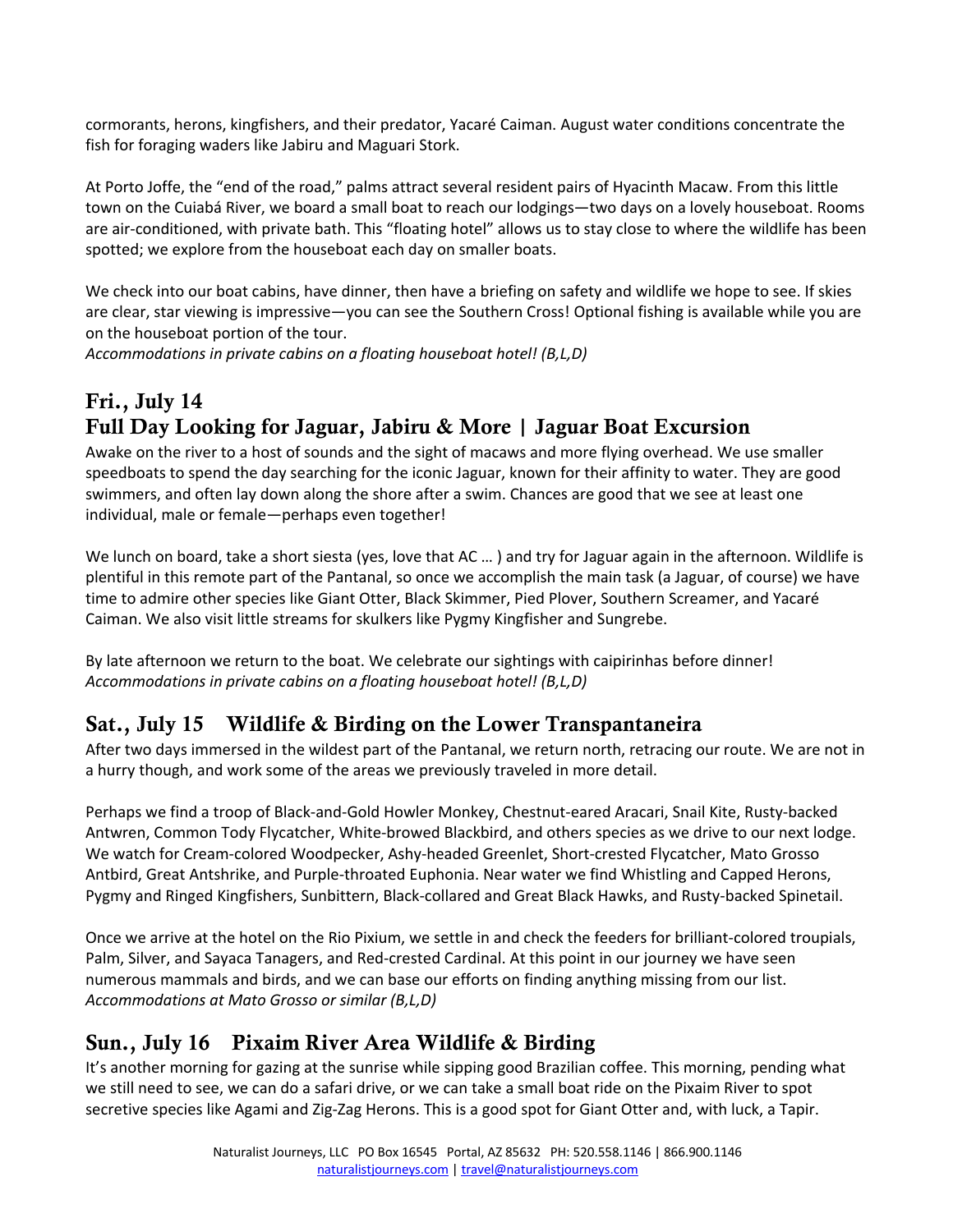Driving back to Cuiabá, the landscapes are iconic and make for great pictures. We look for Black-capped Donacobious, Green-and-rufous Kingfisher, Little Blue Heron, and other species like some very impressive iguanas. We can break up our drive with a walk in Gallery Forest habitat looking for special birds like Helmeted Manakin, Mato Grosso Antbird, Band-tailed Antbird, Black-hooded Tanager, Blue-crowned Trogon, and more.

Dinner finds us sampling authentic Grosso cuisine, including legendary piranha and local beef. *Accommodations at the Mato Grosso or similar (B,L,D)*

# Mon., July 17 Wildlife Viewing | Return Drive to Cuiabá | Departures

Today, we make our way back to Cuiabá; the paved road is perhaps a welcome sight as we bid adieu to the marvelous but often dusty Pantanal. Our plan is to arrive in Cuiabá in time for connections to São Paolo for evening flights out. Plan on flights after 4:00 PM. For those not finding a good flight match up, you can return to GRU and overnight, or simply overnight in Cuiabá at the Odara Hotel, close to the city's botanic gardens, and start fresh the following day. If you plan to overnight in Cuiabá and would like to add an outing at the botanic gardens, we are happy to offer that (added charge). *(B,L)*

# Pre-Tour Atlantic Forest Extension

One of the most beautiful birding sites in the Atlantic Forest is Itatiaia National Park, located just 250 kilometers from São Paulo and home to one of the largest altitudinal differences of any birding site in Brazil, ranging from humid Atlantic Forest at 300 meters, up to the "campos de altitude" at 2,800 meters.

Itatiaia was Brazil's first National Park and shelters an incredible variety of birds, including Black Hawk-Eagle, Dusky-legged Guan, Slaty-breasted Wood-Rail, Giant Snipe, White-throated Hummingbird, Brazilian Ruby, Frilled Coquette, Black-breasted Plover-Crest, Saffron Toucanet, Yellow-fronted and Robust Woodpeckers, Wingbanded Hornero, White-browed Foliage-gleaner, Itatiaia Thistletail, Speckle-breasted Antpitta, Giant and Largetailed Antshrikes, White-bibbed and Rufous-tailed Antbirds, Fork-tailed Pygmy-tyrant, Southern Antpipit, Velvety Black-tyrant, Pin-tailed Manakin, Eastern Slaty Thrush, Red-ruffed Fruitcrow, Black-and-Gold Cotinga, Brassybreasted and Gilt-edged Tanagers, and Sharpbill.

This extension is a feast for the eyes for birders, an extraordinary array of species, many endemic to the region.

## Mon., July 3 Arrival in São Paulo

You arrive today in São Paulo for our Atlantic Forest pre-tour extension. After gathering your bags and going through customs please take the convenient shuttle to the hotel. Rest up from the long flight and get to know the others in the group at dinner tonight.

*Accommodations in at a convenient airport hotel (D)*

## Tues., July 4 Itatiaia National Park—Atlantic Forest

We want an early departure after breakfast so we can arrive at Itatiaia National Park (170 miles) before noon. Along the highway we look for Southern Crested Caracara and both White-tailed and Crane Hawks. Our stop at the park's entrance station provides us with our first opportunity to bird the Atlantic Forest. White-eyed Parakeet put on a show as they jet overhead, while we look for Curl-crested Jay, Chalk-browed Mockingbird, Campo Flicker, Savannah Hawk, Ruby-crowned Tanager, Grey Monjita, and Crested Black-Tyrant. We have lunch, check into our rooms and then enjoy the stunning vista with an array of feeders and birds in the foreground. For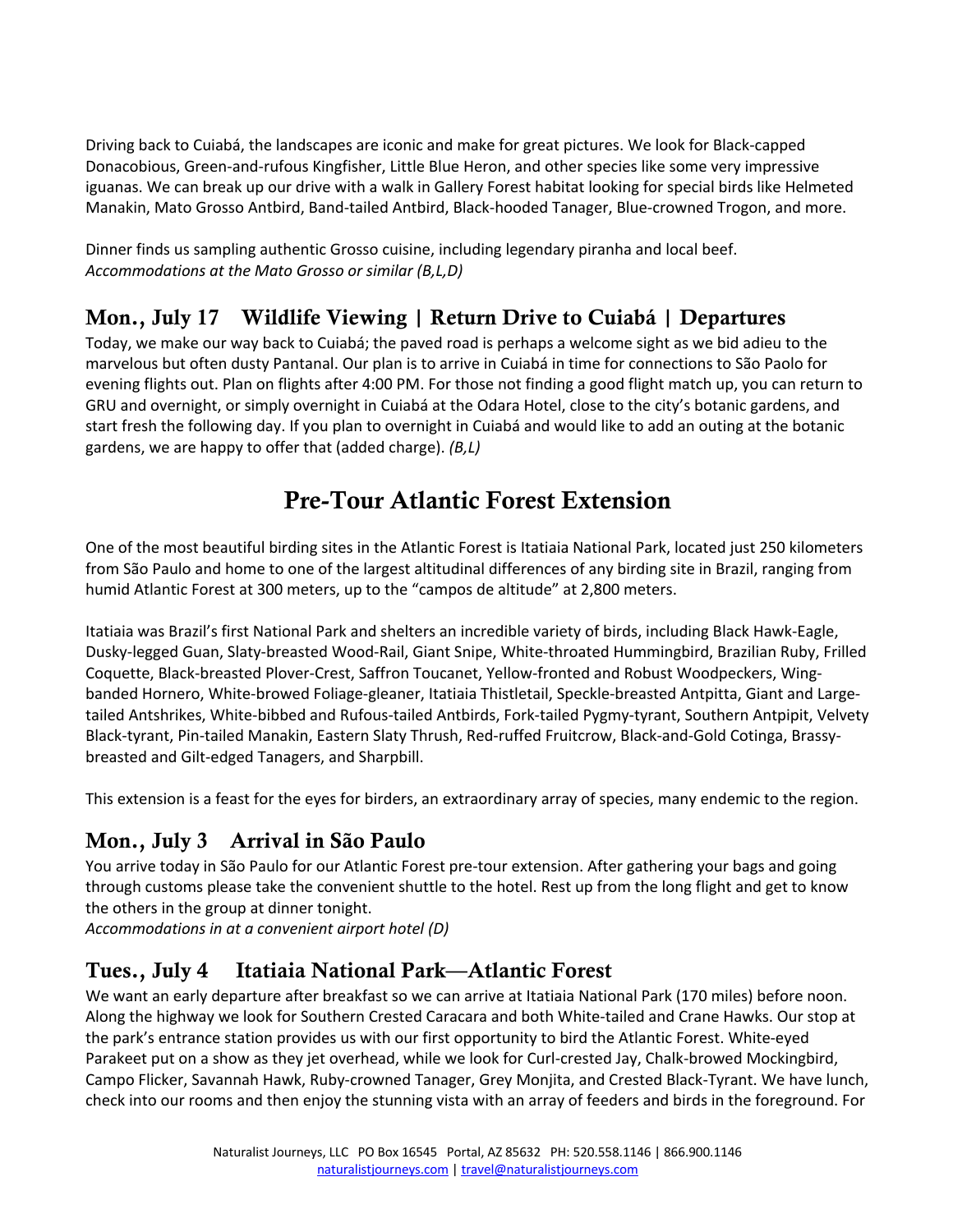birders and photographers alike, this is just such a treat to see so many of the colorful birds of this park, and so close: Red-breasted Toucan, Dusky-legged Guan, Green Honeycreeper, White-throated Hummingbird, Brazilian Ruby, Chestnut-bellied Euphonia, Green-headed and other tanagers, Crested Oropendola, and Red-rumped Cacique. This is a fine introduction to some of the species of the Atlantic Forest. *Accommodations at Hotel do Ype or similar (B,L,D)*

## Wed., July 5 & Thurs., July 6 Midlevel & High-Altitude Exploration of Itatiaia National Park

These two days are dedicated to exploring the trails and roads of the central part of the park. We stop for flocks as we climb the road to the higher elevations of the park where we should find Maroon-bellied Parakeet, Planalto Hermit, Surucua Trogon, Black-throated Trogon, Rufous-capped Motmot, Tufted Antshrike, Whitebearded Antshrike, Variable Antshrike, Spot-breasted Antvireo, Plain Antvireo, Star-throated Antwren, Whiteshouldered Fire-eye, Ferruginous Antbird, Ochre-rumped Antbird, White-bibbed Antbird, Rufous Gnateater, Black-and-gold Cotinga, Blue-backed Manakin, Gray-capped Tyrannulet, Bay-chested Warbling-Finch, Buffthroated Warbling-Finch, Diademed Tanager, Olivaceous Woodcreeper, White-throated Woodcreeper, and Scaled Woodcreeper.

We drive through the area, making "specialty stops" to areas that have Violet-capped Woodnymph, Black Hawk-Eagle, and Collared Forest-Falcon. Higher elevation stops allow us to look for Araucaria Tit-Spinetail, Itatiaia Spinetail, and Rufous-capped Antshrike. A number of different species occur along the transition zones of the various elevation-dependent habitats as we climb the road to the top. These include a long list: White-barred Piculet, Yellow-eared Woodpecker, Plain-winged Woodcreeper, Black-billed Scythebill, Rufous-capped Spinetail, Pallid Spinetail, White-collared Foliage-gleaner, Ochre-breasted Foliage-gleaner, Buff-fronted Foliage-gleaner, White-browed Foliage-gleaner, Yellow Tyrannulet, Gray-hooded Flycatcher, Cliff Flycatcher, Black-tailed Flycatcher, White-throated Spadebill, Velvety Black-Tyrant, Long-tailed Tyrant, White-browed Warbler, Goldencrowned Warbler, Rufous-crowned Greenlet, Golden-winged Cacique, Black-goggled Tanager, Rufous-headed Tanager, Golden-chevroned Tanager, and Ruby-crowned Tanager. We should also find monkeys: Black Capuchin along with Black-striped Capuchin.

One of the fascinating aspects of climbing this road is the different plant communities and species. We bird in Araucaria forest, a unique, high-elevation conifer of the park; the tundra-like plants found in the shrubby lands at the top of the park; and lower elevation cloud forest, complete with salvias, bromeliads, and orchids. Lower elevations have intermittent forests embedded with grasslands and streams. All of these habitats provide ample opportunity to experience this well-known and diversity-rich part of Brazil. *Accommodations at Hotel do Ype or similar (B,L,D)* 

# Fri., July 7 Morning in Itatiaia National Park | Return **to São Paulo**

This morning we enjoy an early breakfast, and then drive to the Agulhas Negras road into the highlands on the far side of the park. This road gives us access to higher elevation habitat where some specialty birds are found. Notable among these are White-rumped Hawk, Rufous-thighed Hawk, Araucaria Tit-Spinetail, Itatiaia Thistletail, Buff-browed Foliage-gleaner, Rufous-tailed Antbird, Black-and-gold Cotinga, Black-capped Piprites, Brownbreasted Bamboo Tyrant, Shear-tailed Gray Tyrant, Diademed Tanager, Gray-throated Warbling-Finch, and Baychested Warbling-Finch.

After we finish birding here, we drive back to São Paulo where we meet up with our companions, overnight before the start of our main trip (and in-country flight) to the Pantanal! *Accommodations at an airport hotel (B,L,D)*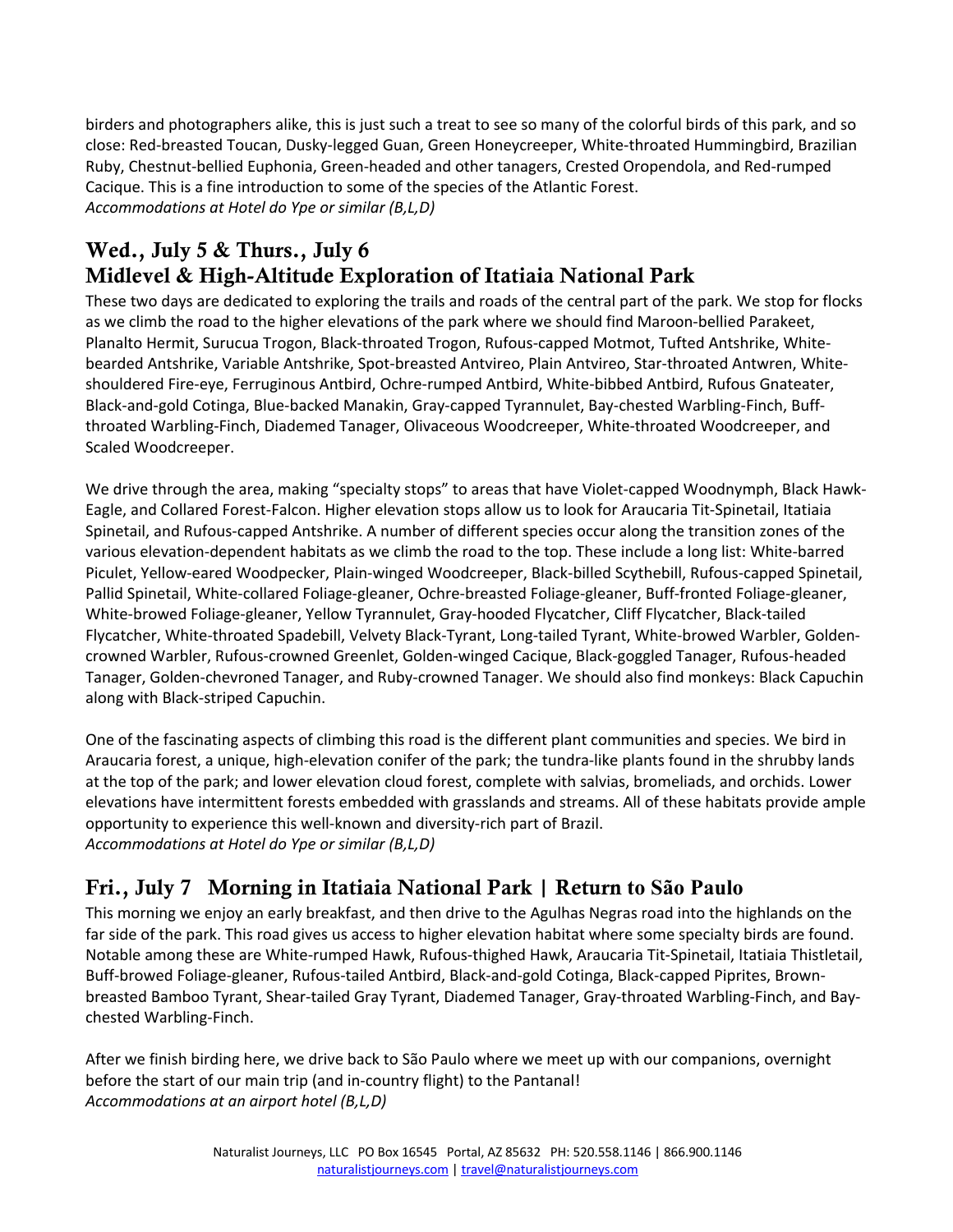# Post-Tour Chapada Extension

Located 65 km northeast of Cuiaba, Chapada dos Guimaraes is a unique destination in the Cerrado, the Brazilian Savanna, a transition zone between the Cerrado and the Amazon, giving you the chance to see the Cerrado's avian highlights like Small-billed Tinamou, Red-legged Seriema, Scaled Dove, Horned Sungem, Blue-tufted Starthroat, White-eared Puffbird, Rusty-backed and Large-billed Antwren, Rufous-winged Antshrike, Band-tailed and Fiery-capped Manakin, Curl-crested Jay, and White-rumped Tanager. Wow!

Its peculiar landscape allows us to move from open grass fields to exuberant forests within minutes, offering a drastic change in habitat as well as bird species. With the transition as we gain elevation, we may find birds that are not likely to be found elsewhere in the Cerrado such as the Brown Jacamar, the Blue-headed Parrot, the Yellow-tufted Woodpecker, Pheasant Cuckoo, and many others. We plan to explore from grass fields where the rare Rufous-sided Pygmy-tyrant and the beautiful Yellow-billed Blue-finches wander through the brush, and the recently split Chapada Flycatcher make their lovely displays, to the sandstone cliffs where Red-and-green Macaw find an unusual nesting site, and the forested valleys where manakins put on a daily show.

Chapada is definitely one of the most remarkable destinations in the Brazilian savanna as well as a well-known national park. Just two hours from Cuiaba, it makes for a perfect, easy to reach extension.

## Mon., July 17 Cuiaba to Chapada Dos Guimaraes

Those who opt to join this extension say goodbye to the rest of the group today in Cuiaba, and continue driving north to Chapada dos Guimarães, gaining in elevation for about an hour's drive. Our first stop is the beautiful Véu de Noiva Waterfall, the highest fall of the Park (89m height). The landscape here is beautiful; and this eBird hotspot lists 277 species. We watch for Guira Cuckoo, Great Dusky Swift, Yellow-chevroned Parakeet, Bluewinged Macaw, both Purplish and Curl-crested Jays, and more.

We arrive to our lodge by afternoon, and after settling in, we can take in a panoramic natural balcony overlooking the plain of Cuiabá, from which we are able to appreciate a breathtaking landscape, and also observe Red-and-green Macaw, King Vulture, White-eared Puffbird, and parrots. *Accommodations at Pousada Vento Sul or Pousada do Parque or similar (B (on main tour),L,D)*

## Tues., July 18 Chapada Dos Guimaraes

After breakfast we visit the wonderful Cidade de Pedras (Stone Town), stunning rock formations that best characterize Chapada dos Guimarães. Located within the National Park at the top the region of Vale do Rio Claro, it is the best place to observe the great sandstone cliffs and the gigantic hills. From there we can see an incredible landscape, where rock formations are continuously carved and transformed. We also watch for the beautiful Curl-crested Jay, Coal-crested Finch, Blue Finch, Campo Flicker, the regal King Vulture, and more.

After lunch we explore the Vale do Rio Claro; our excursion begins inside the National Park, driving between cliffs, streams, and trails, then we continue walking up to the Crista do Galo, a rock formation located in the center of the valley that gives us a panoramic view of the region. From here, we see the Rio Claro and the Invernada Rivers, and the huge sandstone walls that characterize the Chapada dos Guimarães. We continue walking up to Poço da Anta, a great well of crystal-clear water near the source, a true natural aquarium where you can swim. We are back to the lodge for dinner tonight.

*Accommodations at Pousada Vento Sul or Pousada do Parque or similar (B,L,D)*

## Wed., July 19 Chapada Dos Guimaraescuiaba